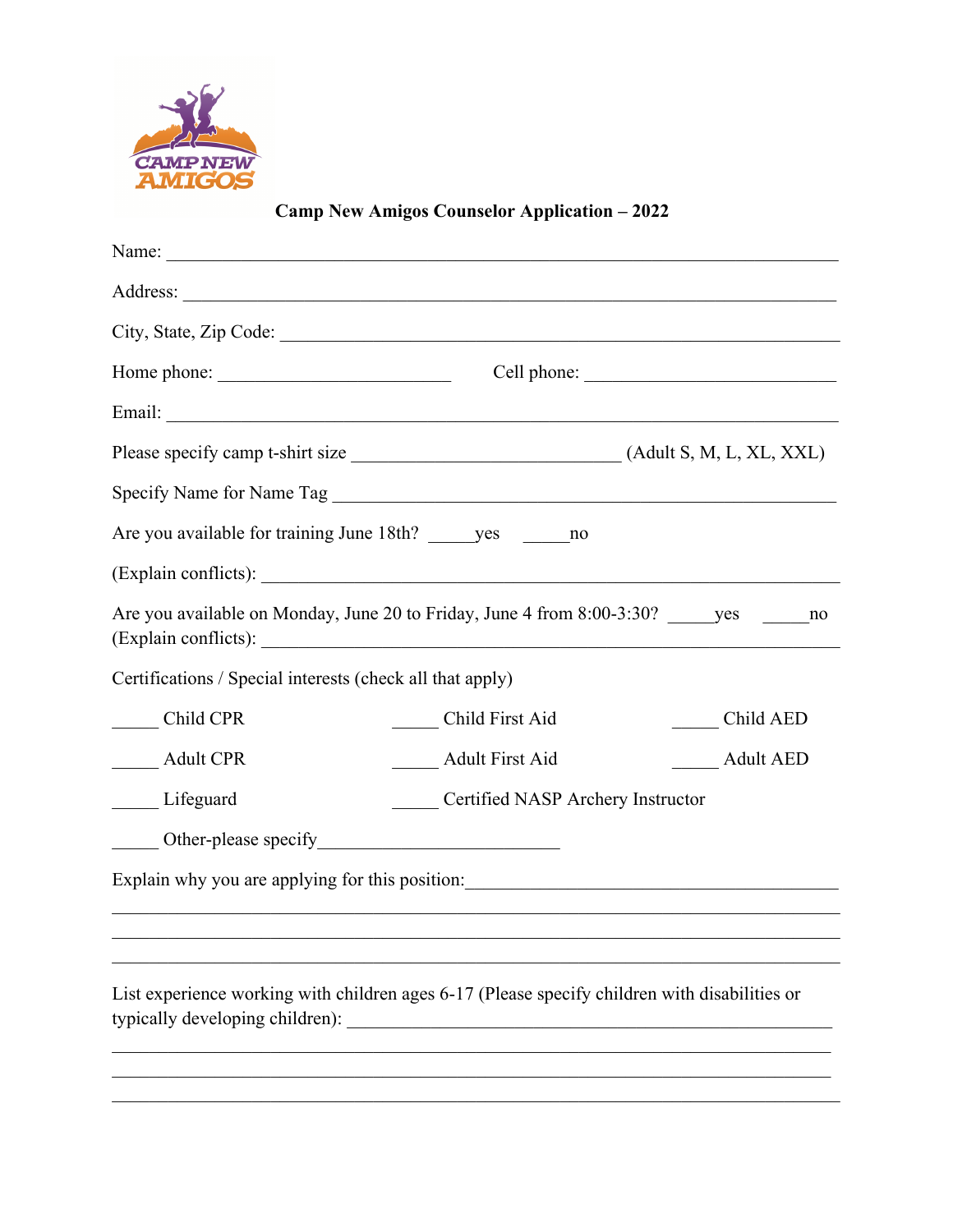|  | Can you swim? Do you feel comfortable in deep water?         |  |  |
|--|--------------------------------------------------------------|--|--|
|  | Please write a short biography about yourself:               |  |  |
|  |                                                              |  |  |
|  | Please include the contact information for three references: |  |  |

1.

 $\overline{2}$ .

 $\overline{3}$ .

I have read, understand, and agree to comply with the General and Specific Responsibilities of the Camp New Amigos Counselor Position.

Name (Please print)

Signature

Date